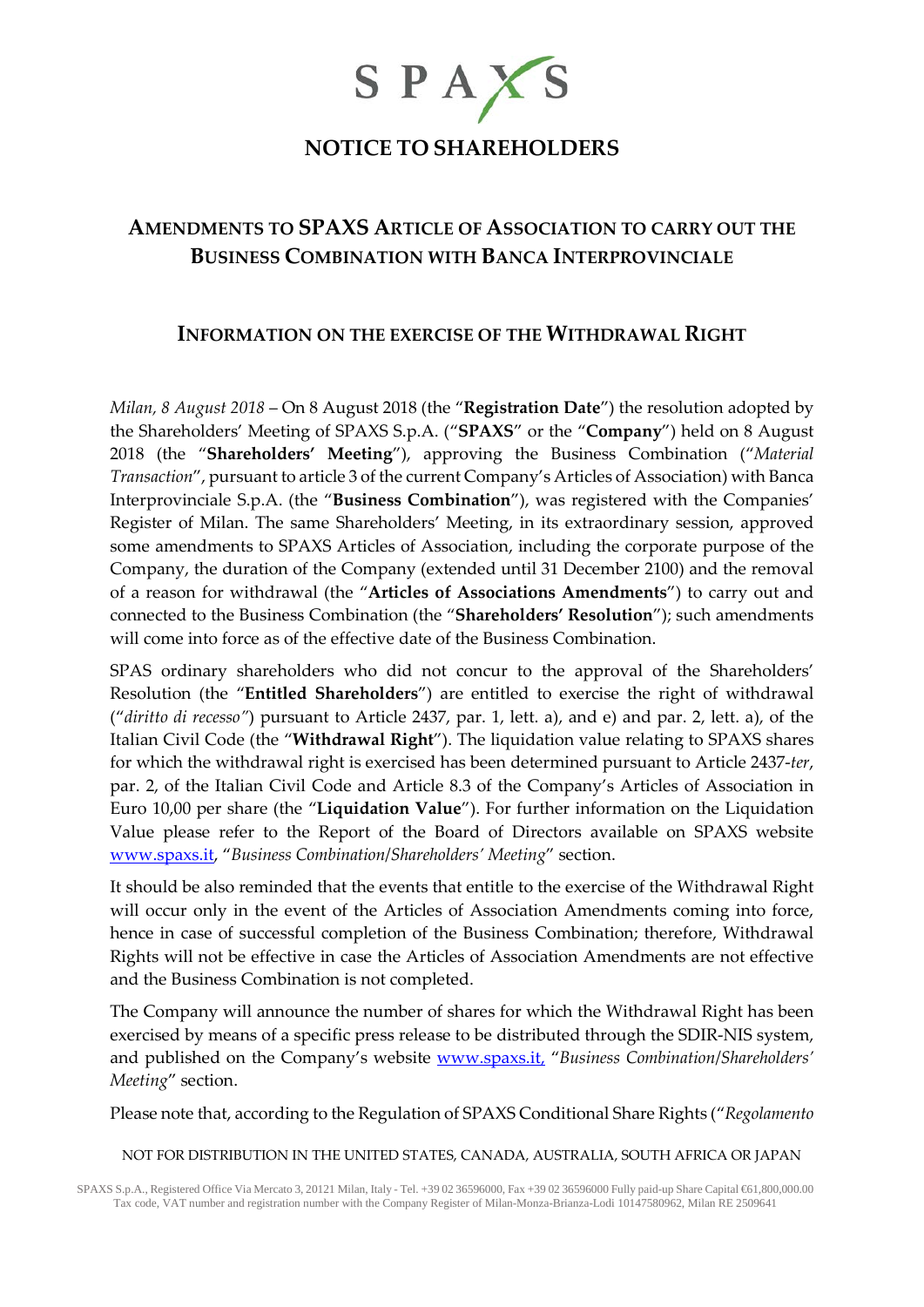

*dei Diritti di Assegnazione di SPAXS S.p.A.*"), as amended by the Shareholders' Meeting held on 8 August 2018, Conditional Share Rights will be issued and allotted at the latest between: (i) the date of effectiveness of the Business Combination; (ii) the date of liquidation of the ordinary shares of the Company for which the Withdrawal Right has been exercised in connection with the amendment to SPAXS Articles of Association needed to carry out the Business Combination, e.g. the date on which the payment of ordinary shares to the withdrawing shareholders pursuant to article 2437-*quater* of the Italian Civil Code is completed. For further information please see the Regulation of Conditional Share Rights available on the Company's website [\(www.spaxs.it,](http://www.spaxs.it/) "*Investor Relations/IPO*" section) and the Report of the Board of Directors available on the Company's website [\(www.spaxs.it,](http://www.spaxs.it/) "*Business Combination/Shareholders' Meeting*" section).

The Withdrawal Right can be exercised by the Entitled Shareholders, in relation to all or a portion of their shares, by sending a registered letter with return receipt (the "**Withdrawal Notification**") to the Company, pursuant to Article 2437-*bis* of the Italian Civil Code, within 15 calendar days of the Registration Date and, therefore, no later than 23 August 2018, to "SPAXS S.p.A., Via Mercato n. 3 - 20121 Milano". The Withdrawal Notification, which can be filed using the form published on the Company's website [www.spaxs.it,](http://www.spaxs.it/) "*Business Combination/Shareholders' meeting*" section, must be received in a sealed envelope marked externally as follows: "*Exercise of the Right of Withdrawal*". Where possible, the Withdrawal Notification should be sent in advance by email to the email address **spaxs@legalmail.it**, without prejudice to the requirement, pursuant to and for the purposes of the law, of submitting the Declaration of Withdrawal by registered letter;

The Withdrawal Notification, which will be irrevocable, must provide: (i) personal data, tax code[1,](#page-1-0) address (and where possible a telephone number) of the withdrawing shareholder for communication purposes related to the Withdrawal Right; (ii) number of shares for which the Withdrawal Right is exercised; (iii) details of the bank account of the withdrawing shareholder to which the liquidation value of the shares for which the Withdrawal Right is being exercised will be credited; (iv) details of the intermediary where the shares subject to the Withdrawal Right are deposited, together with the details of the relevant account.

Please note that, according to Article 23 of the Regulation of Banca d'Italia-Consob issued on 22 February 2008 as subsequently amended (the "**Banca d'Italia-Consob Regulation**"), the entitlement to exercise the Withdrawal Right pursuant to Article 2437 of the Italian Civil Code is certified by a communication made by the intermediary to the Issuer (the "**Communication**"). The shareholders who wish to exercise the Withdrawal Right shall therefore require the intermediary authorized to keep records of the registration of financial instruments and related transfers according to the law, to send the Communication to the Company, pursuant to Article 21 of the Banca d'Italia-Consob Regulation. The Communication shall certify the following: (i) the continuous ownership, by the withdrawing shareholder, of the SPAXS shares in relation to which the Withdrawal Right is exercised, from the date of the

-

NOT FOR DISTRIBUTION IN THE UNITED STATES, CANADA, AUSTRALIA, SOUTH AFRICA OR JAPAN  $1$  Or any equivalent identification code, such as the social security number, the national insurance number, etc.

<span id="page-1-0"></span>SPAXS S.p.A., Registered Office Via Mercato 3, 20121 Milan, Italy - Tel. +39 02 36596000, Fax +39 02 36596000 Fully paid-up Share Capital €61,800,000.00 Tax code, VAT number and registration number with the Company Register of Milan-Monza-Brianza-Lodi 10147580962, Milan RE 2509641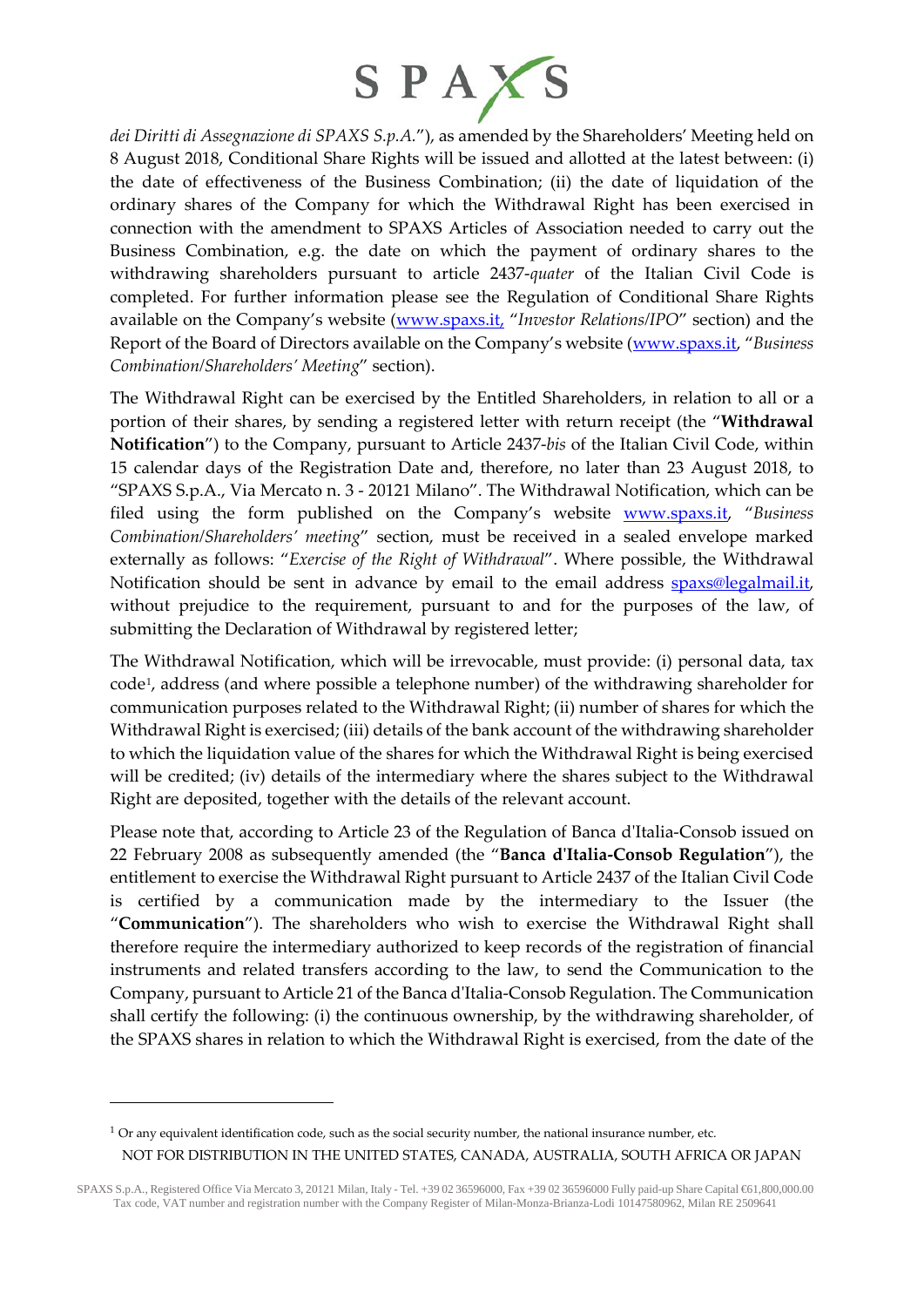

Shareholders' Meeting approving the Shareholders' Resolution until the date of the exercise of the Withdrawal Right, also with regard to the provision set forth by article 127-*bis*, par. 2 of the Legislative Decree no. 58/1998; (ii) the absence of pledges or other liens on the SPAXS shares in relation to which the Withdrawal Right is being exercised; otherwise, the withdrawing shareholder must provide the Company, as a condition for the eligibility of the Withdrawal Notification, a specific declaration made by the pledgee or by the party in whose favour there is another lien on the shares, in which such person gives irrevocable consent to carry out the liquidation of the value of the shares in relation to which the Withdrawal Right is exercised, in accordance with the instructions given by the withdrawing shareholder.

Shareholders exercising the Withdrawal Right are responsible for ensuring that any information provided in the Withdrawal Notification is correct and for sending such notification to SPAXS no later than 23 August 2018 as indicated above, it being understood that the Company does not take any responsibility in this regard. Withdrawal Notifications sent after the above deadline, or lacking the required information, and/or not promptly accompanied with the Communication, will not be accepted.

As provided for in Article 2437-*bis* of the Italian Civil Code and applicable regulations, the shares subject to the Communication under Article 23 of the Banca d'Italia-Consob Regulation (and therefore the shares for which the Withdrawal Right is exercised by the person entitled) are made unavailable, by the intermediary itself, until the time of their liquidation.

If one or more shareholders exercise the Withdrawal Right, the liquidation procedure will be carried out pursuant to the provisions of Article 2437-*quater* of the Italian Civil Code; all relevant information will be communicated by the Company in due time by means of specific press releases published via the SDIR-NIS system as well as on the Company's website [www.spaxs.it,](http://www.spaxs.it/) "*Business Combination*/*Shareholders' Meeting*" section. SPAXS will also communicate the terms and conditions for the subscription of the possible pre-emptive offer ("*offerta in opzione"*) and any further information with regard to such offer in the notice that will be registered with the Companies' Register of Milan pursuant to article 2437-*quater*, par. 2, of the Italian Civil Code.

\*\*\*

#### NOT FOR DISTRIBUTION IN THE UNITED STATES, CANADA, AUSTRALIA, SOUTH AFRICA OR JAPAN

SPAXS S.p.A., Registered Office Via Mercato 3, 20121 Milan, Italy - Tel. +39 02 36596000, Fax +39 02 36596000 Fully paid-up Share Capital €61,800,000.00 Tax code, VAT number and registration number with the Company Register of Milan-Monza-Brianza-Lodi 10147580962, Milan RE 2509641